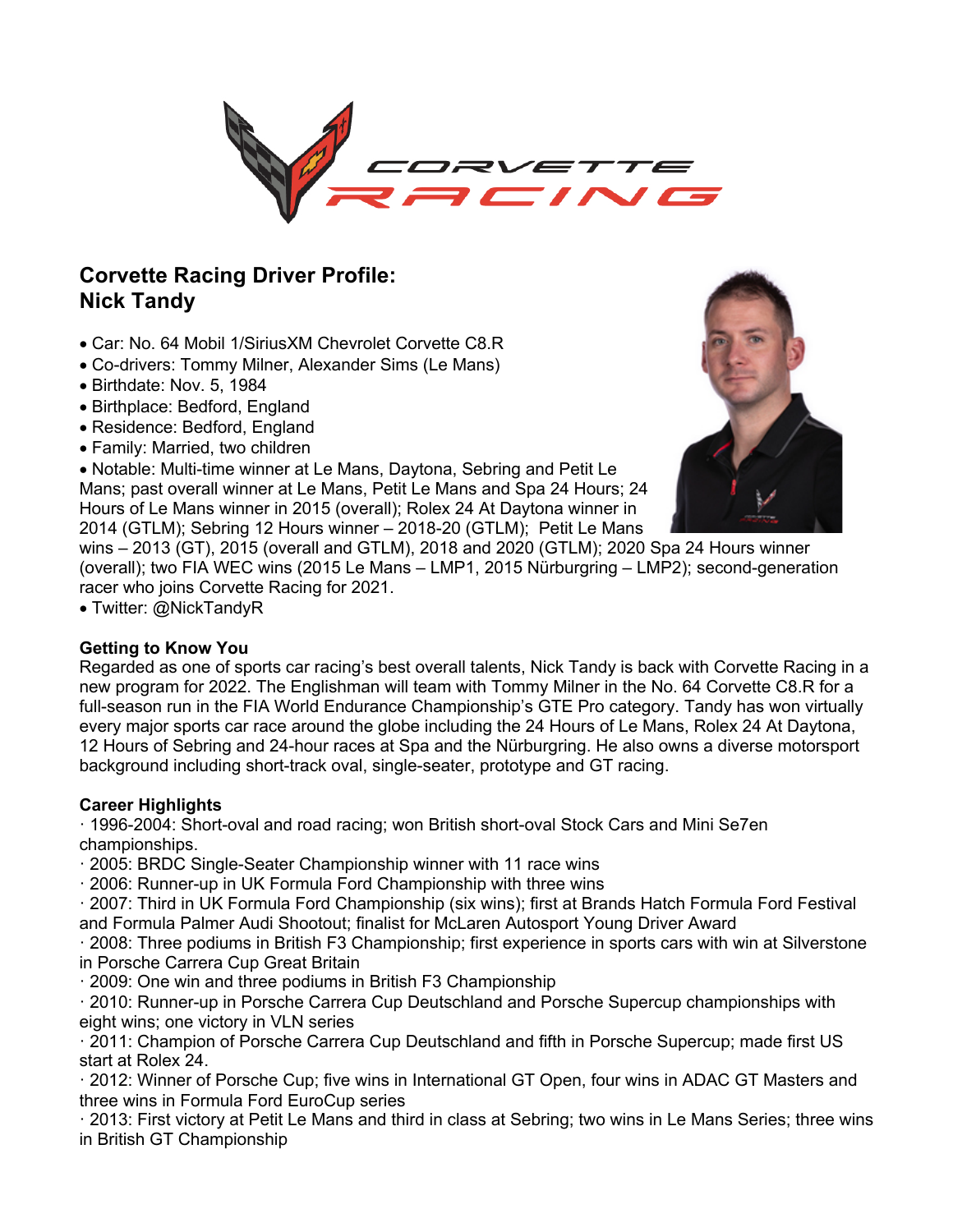· 2014: Full-season effort in IMSA GTLM Championship with win at Rolex 24 and pole position at Petit Le Mans

· 2015: Four wins in IMSA GTLM category including class and overall win at Petit Le Mans, and scored three more GTLM victories; pole positions at Canadian Tire Motorsport Park and VIR; overall winner at 24 Hours of Le Mans in LMP1 entry; also scored one LMP2 win in FIA World Endurance Championship; second in North American Endurance Cup

· 2016: Full season in IMSA GTLM with victory at Long Beach and won pole for Rolex 24; placed second in 12 Hours at Sepang for GT3 cars

· 2017: Full season in FIA WEC LMP1 category and finished as runner-up at Nürburgring, Mexico City and COTA. Lone IMSA GTLM start was sixth-place finish at Petit Le Mans

· 2018: Competed in all 11 rounds of IMSA GTLM category. Won in class at Sebring and Petit Le Mans; pole position at Canadian Tire Motorsport Park. Took overall victory at Nürburgring 24 Hours

· 2019: Runner-up in IMSA GTLM Championship with three wins. Claimed second straight Sebring victory; also won at Watkins Glen and VIR. Pole-winner at Sebring and Long Beach

· 2020: Full-season in IMSA GTLM with two marquee wins – 10-hour Petit Le Mans and Sebring 12 Hours. Third at both Daytona races, VIR and Laguna Seca. Captured GTLM pole position for Rolex 24 and Petit Le Mans.

· 2021: Winner with Tommy Milner at Laguna Seca, Long Beach and VIR. Runner-up in GTLM with Milner/Alexander Sims at Rolex 24 in first Corvette Racing start; took qualifying race win with Sims. Won unofficial race and pole at Detroit. Fastest race laps at Watkins Glen Six Hours, Road America, Laguna Seca and Long Beach. Sixth in GTE Pro at Le Mans.

· 2022: Part of lineup in Corvette Racing's first full season in FIA WEC. Started with runner-up finish at Sebring with Tommy Milner and fastest GTE Pro race lap. Fourth at Spa. Tenth in GTD PRO in lone IMSA start of season with Milner/Marco Sorensen.

|    | Races | Wins | <b>Fast Qualifier</b> | <b>Notes</b>                                                                                              |  |
|----|-------|------|-----------------------|-----------------------------------------------------------------------------------------------------------|--|
| 14 |       |      |                       | Race-winner at Laguna Seca, Long Beach, VIR and unofficial Detroit                                        |  |
|    |       |      |                       | event; runner-up in Rolex 24, Watkins Glen sprint race, Lime Rock.<br>Won Daytona pole race with A. Sims. |  |
|    |       |      |                       |                                                                                                           |  |

#### **Corvette Racing Career Record**

| ו וא זיבט טמוככו ולכעטוע |    |   |                               |                                                                 |  |
|--------------------------|----|---|-------------------------------|-----------------------------------------------------------------|--|
| Year                     |    |   | Races   Wins   Fast Qualifier | <b>Notes</b>                                                    |  |
| 2014                     | -3 |   |                               | Fourth in GTE Pro at COTA                                       |  |
| 2015                     |    |   |                               | Win at Le Mans (LMP1) and Nürburgring (LMP2)                    |  |
| 2017                     | -9 | 0 |                               | Runner-up LMP1 finishes at Nürburgring, Mexico City and         |  |
|                          |    |   |                               | COTA; pole positions at Spa, COTA and Bahrain                   |  |
| $2022$   2               |    | 0 | 0                             | Runner-up w/ Tommy Milner and fastest lap at Sebring; fourth at |  |
|                          |    |   |                               | Spa                                                             |  |
| Total                    |    | າ |                               |                                                                 |  |

#### **FIA WEC Career Record**